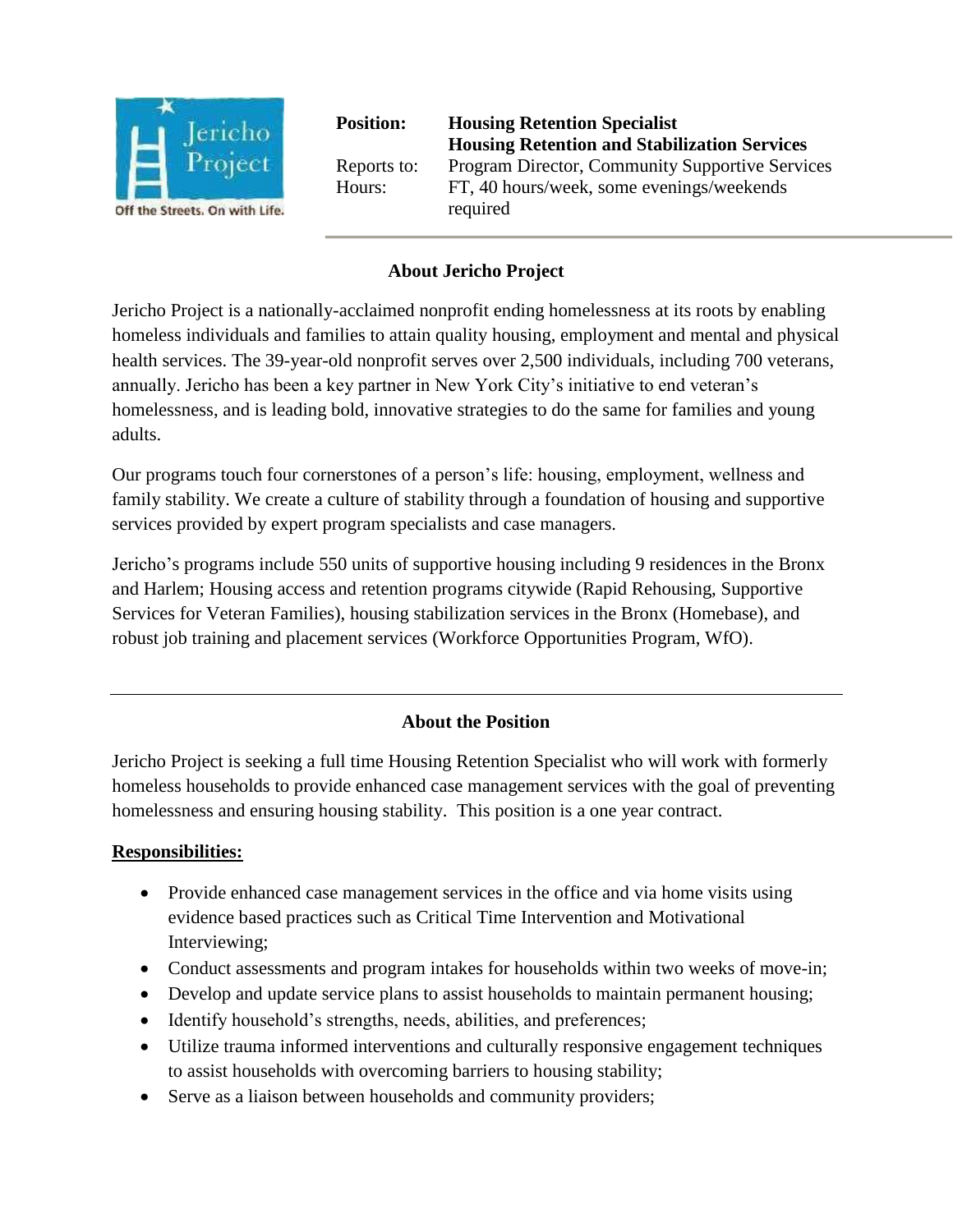- Maintain and refer to a network of resources and contacts that will further housing stability plans;
- Identify and make referrals to community resources including but not limited to preventive services, long-term case management programs, benefits assistance, mental and physical healthcare, pantries, hospitals;
- Provide referrals, advocacy, and linkages to public benefits including but not limited to healthcare, SNAP, SSl/SSDI, and public assistance;
- Assist with household budgeting and provide referrals for financial counseling as needed;
- Ensure data is accurate and complete and that all required accompanying documentation is collected;
- Coordinate with Jericho's Workforce Opportunities department to link households to employment and educational assistance;
- Mediate household and/or landlord-tenant disputes that threaten housing stability;
- Provide crisis intervention as needed;
- Facilitate on sire recreation activities with children of assigned households;
- Maintain accurate and up-to-date client files;
- Develop and maintain positive relationships with landlord, DHS shelter staff, HRA
- Follow documentation requirements as assigned by program leadership;
- Carry out other duties as assigned by program leadership.

### **Requirements:**

- A Bachelor's Degree in Social Work or a related field is required.
- Candidate should have at least 2 years of experience working with families and knowledge of the DHS shelter system.
- Candidate must possess superior written and verbal skills.
- Must be computer literate.
- $\bullet$  Bilingual Spanish/English, a plus.

### **Compensation:**

Salary is commensurate with experience. Jericho Project offers a comprehensive benefits package.

# **How to Apply:**

Interested applicants must submit a cover letter and with salary requirements to:

Human Resources Department Jericho Project Job Code: Housing Retention Specialist 245 West 29<sup>th</sup> Street, Suite 902 New York, NY 10001